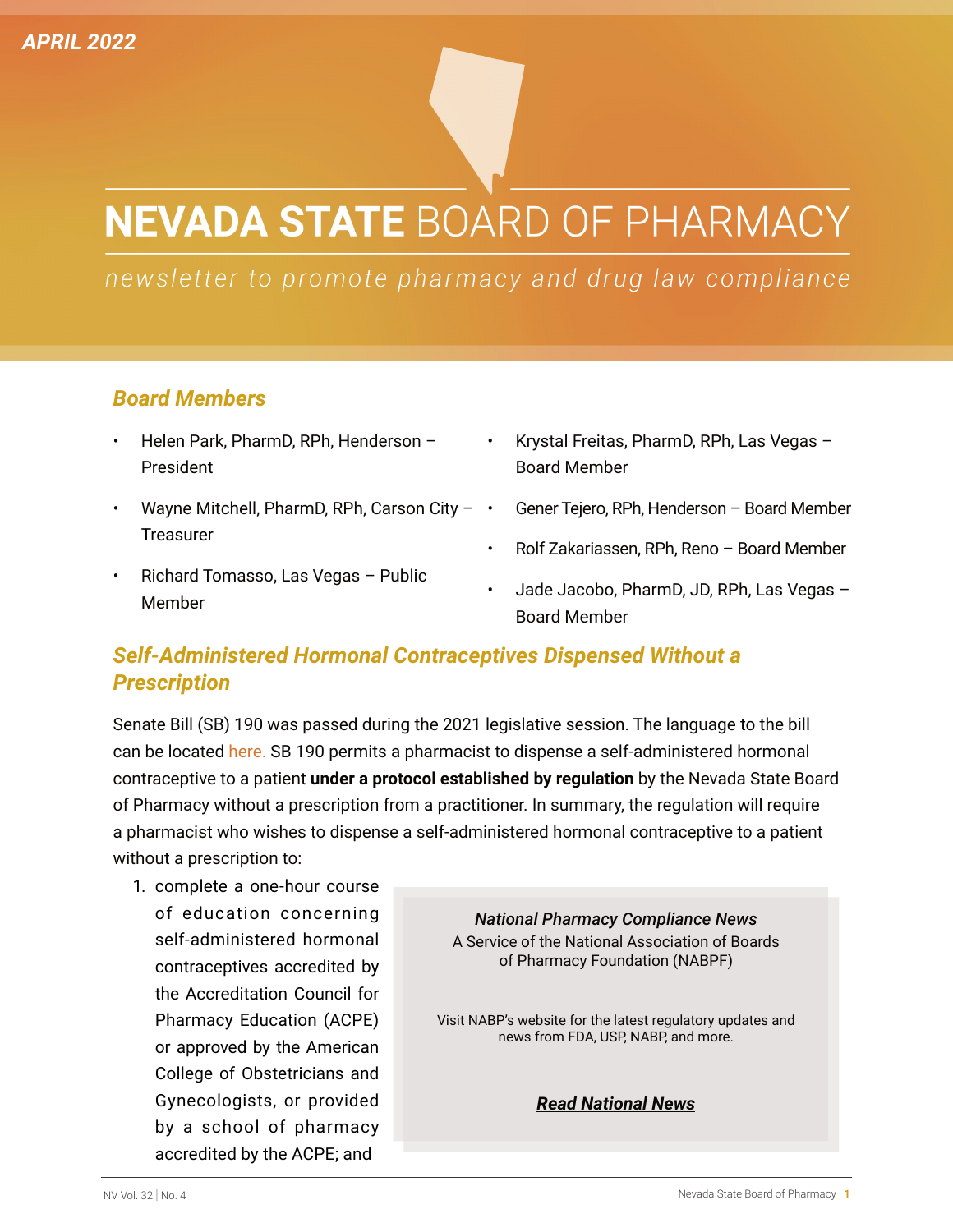2. notify the Board of their intent to dispense self-administered hormonal contraceptives under the protocol.

Once a pharmacist has completed the foregoing, the pharmacist must:

- 1. complete a risk assessment questionnaire, substantially similar to the questionnaire provided in the protocol established by regulation, with the patient who requests a self-administered hormonal contraceptive and discuss the results of the questionnaire with the patient;
- 2. utilize a treatment algorithm to determine whether it is safe to dispense a self-administered hormonal contraceptive to the patient;
- 3. provide certain records to a patient pertaining to their request for a self-administered hormonal contraceptive, including, without limitation, a copy of the risk assessment questionnaire if completed by the patient, regardless of whether a self-administered hormonal contraceptive is dispensed;
- 4. dispense a self-administered hormonal contraceptive to the patient if it is safe to do so;
- 5. provide information to the patient concerning the use of the contraceptive; and
- 6. maintain certain records relating to the dispensing of a self-administered hormonal contraceptive.

There are limitations on the quantity of self-administered hormonal contraceptives that can be dispensed to a patient, including certain requirements relating to refills. The protocol established by regulation by the Board pertaining to the dispensing of self-administered hormonal contraceptives can be found [here.](https://www.leg.state.nv.us/Register/2021Register/R036-21AP.pdf)

## *Nevada Medicaid Fee-for-Service Transition of Pharmacy Benefits Management to Magellan Medicaid Administration, Inc*

On July 1, 2022, Magellan Medicaid Administration, Inc, (MMA) will assume the administrative operation of pharmacy benefits management on behalf of the state of Nevada Department of Health and Human Services, Division of Health Care Financing and Policy for the Nevada Medicaid fee-for-service.

#### *Claim Submission Differences*

Beginning **July 1, 2022**, all new pharmacy claims must be processed using MMA's RxBIN and RxPCN assigned numbers, which are included in the table below.

| Field # | <b>NCPDP Field Name</b>        | <b>Value</b> | <b>Payer Usage</b> | <b>Paver Situation</b> |
|---------|--------------------------------|--------------|--------------------|------------------------|
| 101-A1  | <b>BIN Number</b>              | 024888       | M                  | NEW!                   |
| 104-A4  | Processor Control Number (PCN) | 683377       | M                  | NEW!                   |

#### *Transaction Header Segment*

*Please note in the payer usage column: M = mandatory and R = required*

*NCPDP = National Council for Prescription Drug Programs*